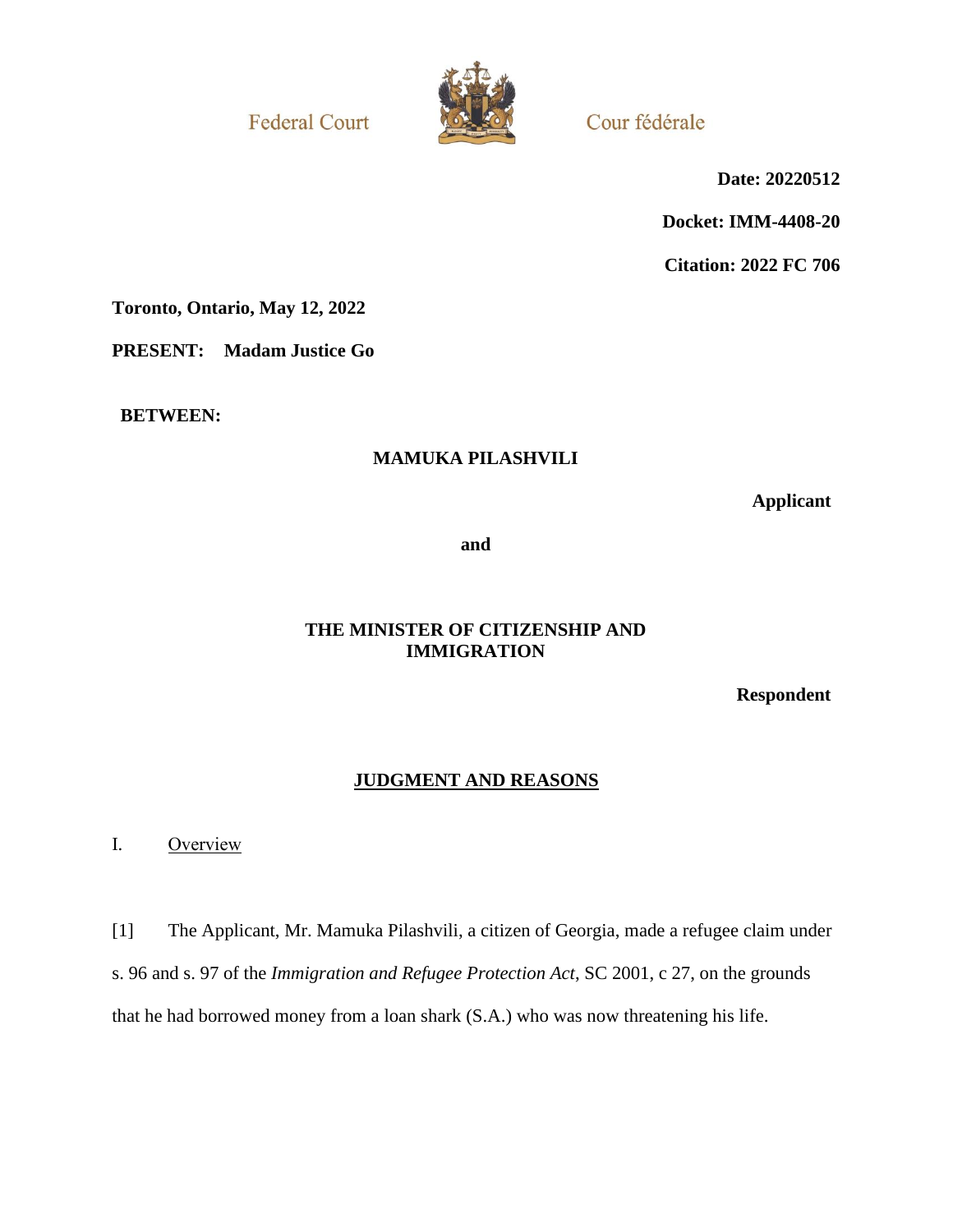[2] In his claim, the Applicant alleged that he borrowed money from S.A. in October 2013 to operate his business. The Applicant alleged that the loan was for US\$50,000, and he believed the interest rate was 3% per month, although the loan document said it was 3% per year. After a year and 2 months, the Applicant had paid US\$21,000 as interest, and US\$15,000 of interest remained to be paid as well as the initial US\$50,000.

[3] In December 2014, the Applicant was injured in a car accident. As a result, he was no longer able to work to pay back the loan. The Applicant alleged that S.A. came to his house in March 2015 to give him three months to repay the loan. Three months later, the Applicant was attacked and found himself waking up in a hospital being questioned by police. The Applicant described other incidents of threat between 2015 and 2016, including S.A. coming to his house and threatening his life, and the Applicant getting assaulted and being sent to hospital. After the last attack, the Applicant got a Canadian visa through an agent based on false documents.

[4] The Applicant arrived in Toronto in October 2016 and made a refugee claim at the airport.

[5] In December 2017, the Applicant's son told him that S.A. had come to the house of the Applicant's ex-wife, demanding to know where the Applicant was and threatening to kill him, while threatening the Applicant's ex-wife and children.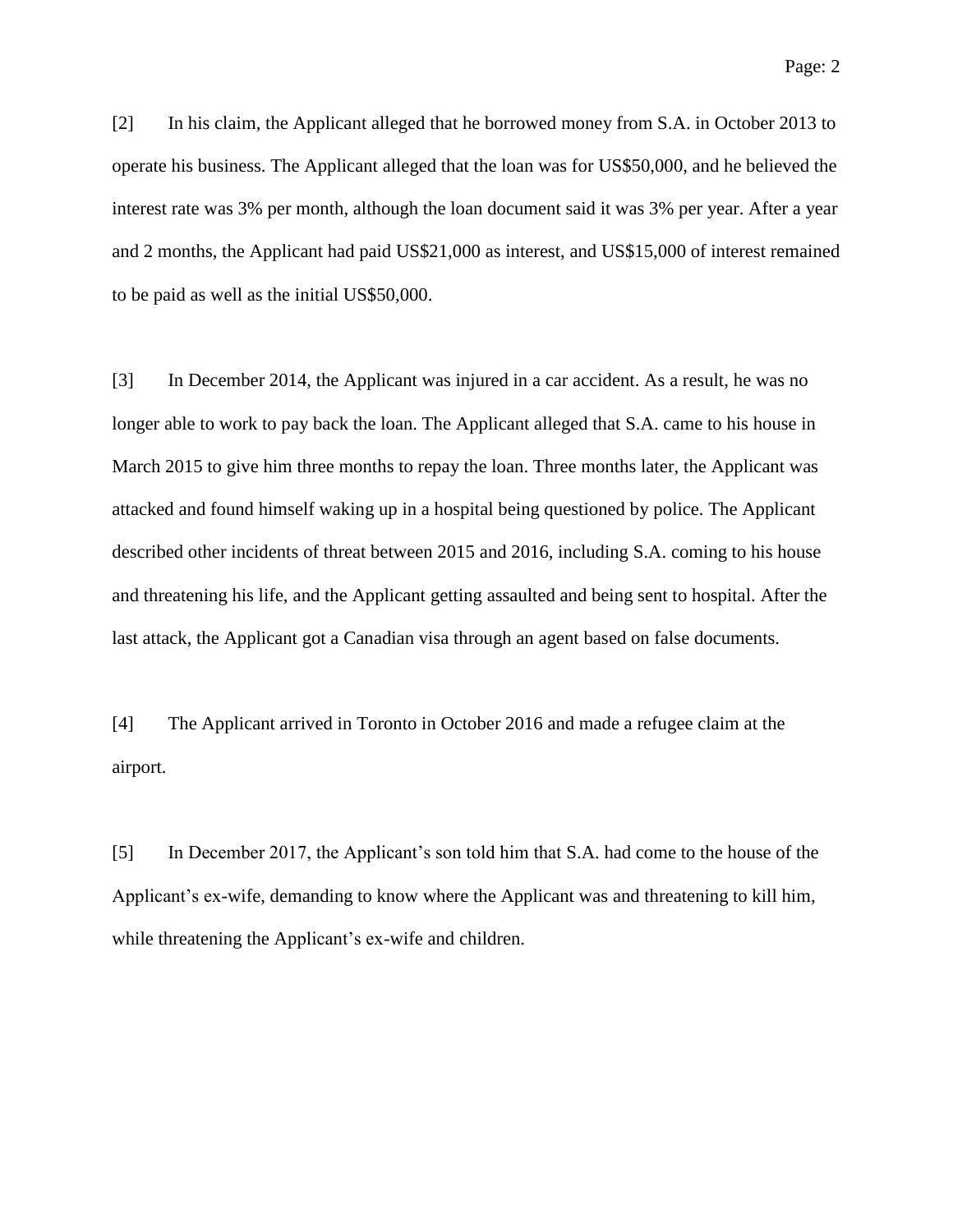[6] The Refugee Protection Division [RPD] found that discrepancies and omissions in the Applicant's testimony undermined his credibility. The Refugee Appeal Division [RAD] upheld most of the RPD's negative credibility findings and dismissed the appeal [the Decision].

[7] As part of his appeal, the Applicant sought to submit new evidence to the RAD, namely letters from his ex-wife and his ex-wife's neighbour regarding certain threats by S.A. after the RPD decision was issued. The RAD refused to admit the new evidence.

[8] For reasons set out below, I grant the application.

#### II. Issues and Standard of Review

[9] The Applicant argues that the RAD erred in: (1) refusing to accept new evidence, (2) considering the medical/psychological evidence, (3) assessing the loan agreement, and (4) finding the moneylender's actions to be implausible.

[10] I will address the first two issues only.

[11] The parties agree that the reasonableness standard applies, per *Canada (Minister of Citizenship and Immigration) v Vavilov*, 2019 SCC 65 [*Vavilov*].

[12] A reasonable decision "is one that is based on an internally coherent and rational chain of analysis and that is justified in relation to the facts and law that constrain the decision maker" (*Vavilov* at para 85). The onus is on the Applicant to demonstrate that the decision is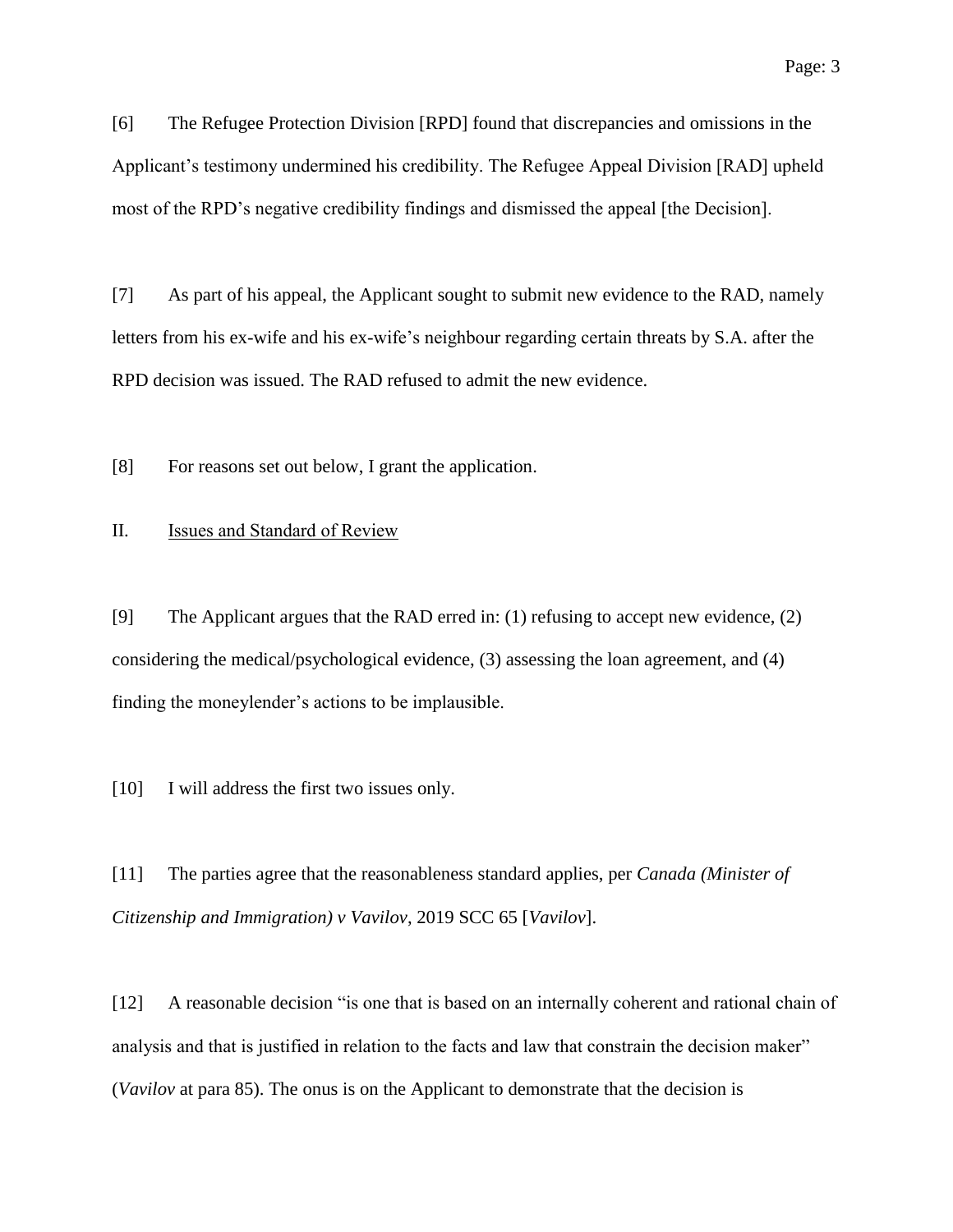unreasonable (*Vavilov* at para 100). To set aside a decision on this basis, "the reviewing court must be satisfied that there are sufficiently serious shortcomings in the decision such that it cannot be said to exhibit the requisite degree of justification, intelligibility and transparency" (*Vavilov* at para 100).

#### III. Analysis

#### A. *Did the RAD unreasonably assess the medical evidence?*

[13] Before the RPD, the Applicant submitted a medical note from a doctor in Canada confirming that he had paraesthesia of the right side with complete loss of function in the right hand as a result of a car accident. The medical note also stated that the Applicant suffered from schizophrenia, epilepsy and obsessive compulsive disorder, for which he was taking medications. The RPD found that the medical note did not give details on the doctor's expertise or the number of consultations with the Applicant. The RPD had adjourned the hearing once in order for the Applicant to obtain evidence to this effect, but no further information had been provided. As such, the RPD gave the note little weight, but noted that the Panel was nonetheless sensitive to the Applicant's physical and psychological limitations during testimony, as well as giving communication and memory challenges consideration in assessing credibility.

[14] The RAD found that the RPD erred in giving the medical note "little weight", but that this error did not taint its decision, as the RPD took the state of the Applicant's health into account.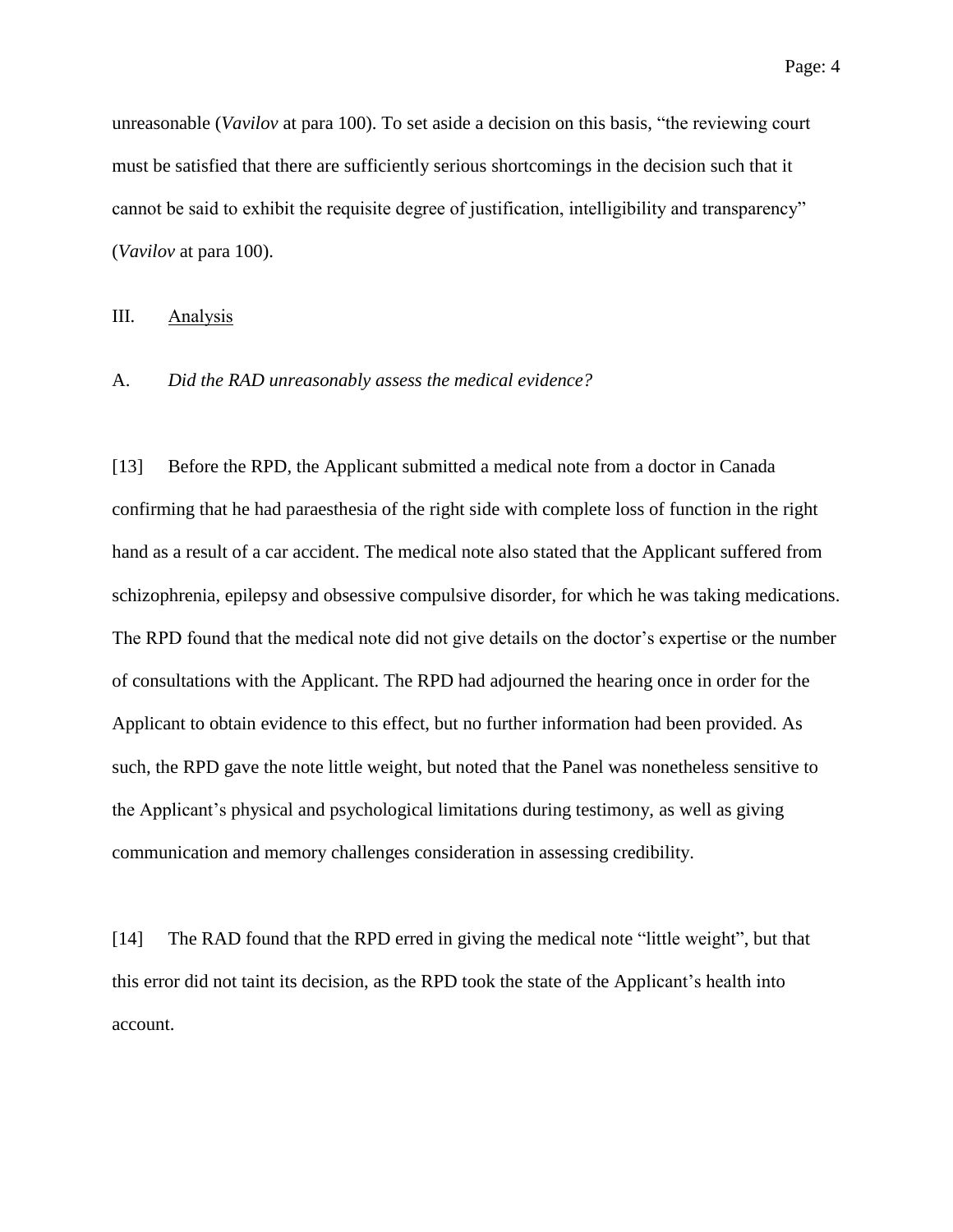[15] First, the Applicant argues that the RAD erred in finding that the RPD accounted for his mental health when assessing credibility. As the RPD gave little weight to the medical report, the Applicant argues that it could not have given proper consideration to his mental health when assessing his credibility. Further, the RPD specifically rejected his explanations for discrepancies in his testimony when he explained that the discrepancies were due to his medical condition.

[16] Second, the Applicant argues that when the RAD found there was "no evidence that he was unable to understand the nature of the proceedings", this indicated that the RAD did not apply the medical evidence to the issue of credibility. In the Applicant's view, the issue is not whether he knew where he was or what he was doing—rather, the issue is whether some of the contradictions could be explained by virtue of his medical condition, whether his memory was impaired, and whether he may have made innocent mistakes. As such, the Applicant argues that the RAD did not answer the question that the medical report spoke to.

[17] The Applicant cites *Sivaraja v Canada (Citizenship and Immigration)*, 2015 FC 732 [*Sivaraja*] at para 31 in support. I note the paragraph cited by the Applicant refers to the applicant's submission and not the Court's analysis. However, at para 48 the Court stated:

> [48] The Board was informed by a doctor's letter that the Applicant "suffers from memory impairment" and some of the incidents referred to took place a number of years ago. Hence, a medical diagnosis of memory impairment could have gone a long way to explaining many of the omissions and inconsistencies identified and discussed by the Board. However, the Board discounted the medical evidence of memory impairment so that it was effectively left out of account when the Board addressed the other evidence and the Applicant's explanations for the discrepancies. In my view, the doctor's letter was improperly and unreasonably discounted by the Board.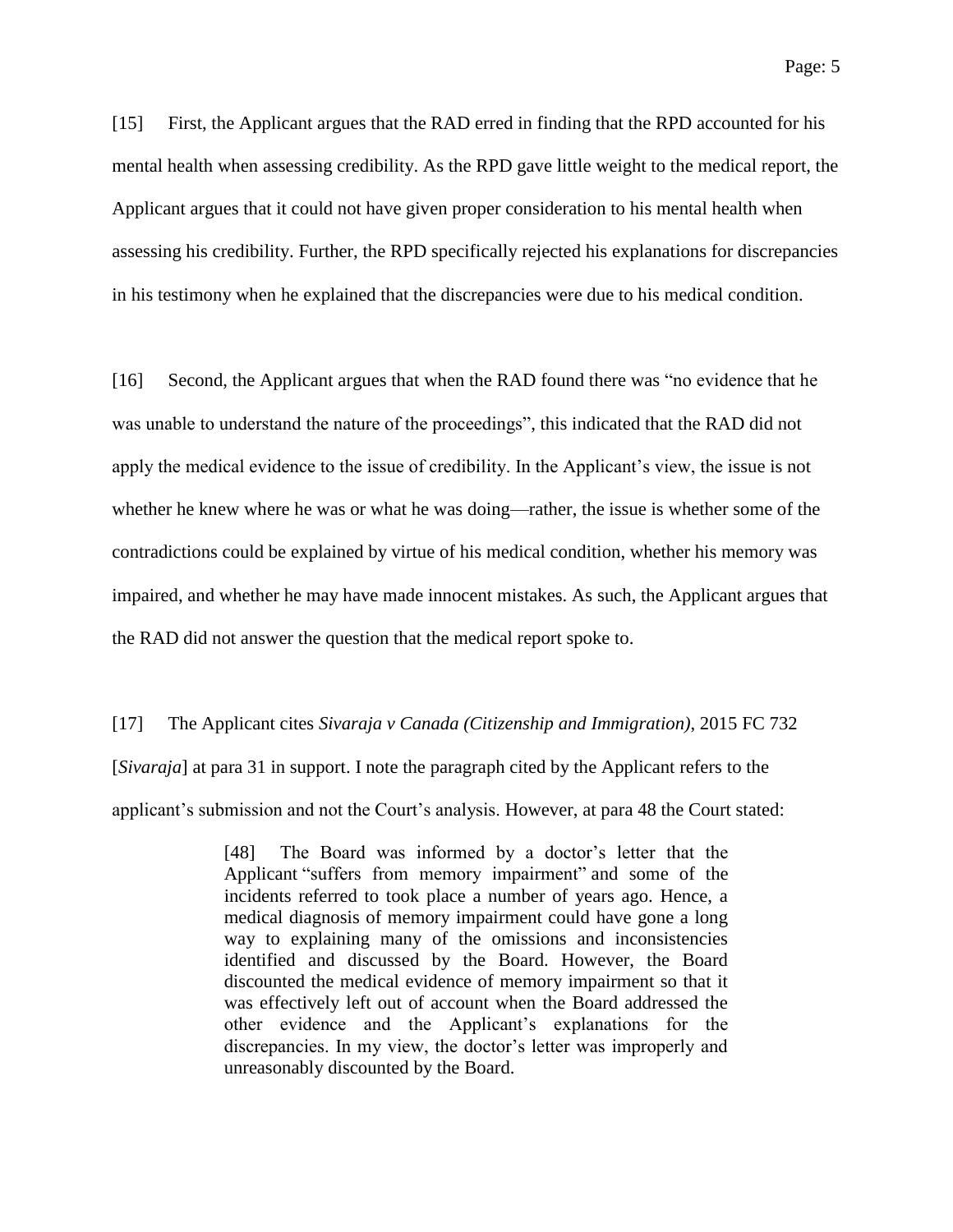Page: 6

[18] As the Respondent rightly points out, the medical note did lack specific details regarding how the Applicant's medical condition might have affected his ability to testify, and the Applicant also failed to provide further evidence about his mental health conditions after the RPD adjourned the hearing for that purpose. Nevertheless, the medical note did indicate that the Applicant was suffering from "recurrent headache, loss of concentration, reduced memory, difficulty in expressing himself and problem with perception", all of which relate to the Applicant's cognitive ability and may have an impact on his ability to give evidence.

[19] I agree with the Respondent that the medical note is not a *carte blanche* and that the RAD must still conduct its own assessment of credibility based on the evidence. However, I find that once the RAD had found the RPD erred in giving the medical note "little weight", it was unreasonable for the RAD to simply accept, without further analysis or explanation, that the RPD had taken the state of the Applicant's health into account when assessing credibility.

[20] I also agree with the Applicant that the issue in this case was not about whether the Applicant had difficulties communicating at the hearing, or whether the RPD allowed the Applicant to take breaks, as the RAD noted. I find the RAD erred by failing to consider how a medical diagnosis of memory impairment could have explained the omissions and inconsistencies identified, which rendered the Decision unreasonable: *Sivaraja* at para 45.

[21] As the Applicant acknowledged, what could the RAD have done with the medical note is not something he could comment on, nor can I. But to accept that the Applicant has mental health issues and then find that the RPD had taken it into account after explicitly finding that the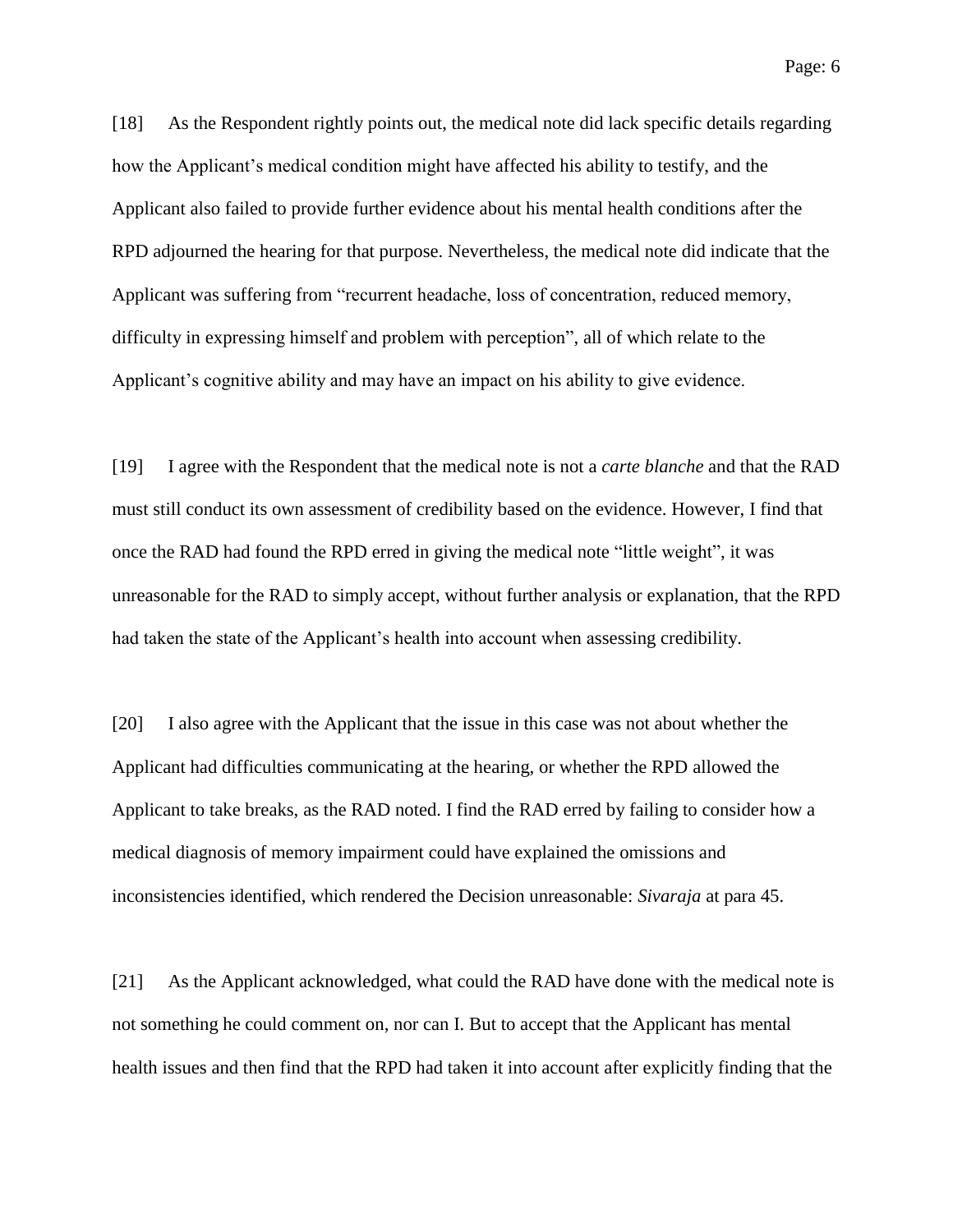RPD had erred by rejecting the medical evidence, was unreasonable. The RAD's analysis, in my view, lacked the requisite justification and intelligibility.

B. *Did the RAD err in refusing to accept the new evidence?*

[22] The Applicant argues that the RAD erred in not admitting the new evidence, i.e. the

letters from the Applicant's ex-wife and her neighbour recounting threatening visits from S.A.

The RAD stated as follows:

[13] I do not accept these two documents as evidence because I find that they do not meet the test for credibility.

[14] For reasons that will be explained under the *Analysis*  heading, I agree with the RPD's finding, namely, that the appellant's essential allegations are not credible. Therefore, I do not find the content of either document to be credible. Moreover, they are simple handwritten letters, not sworn under oath, from sources that are not known to the panel. They are not, for example, documents from official sources or organizations known to the panel.

[23] I find two errors with the RPD's reasons for rejecting the new evidence.

[24] First, by stating that it agreed with the RPD's finding that the appellant's essential allegations are not credible and therefore it did not find the content of the letters to be credible, the RAD was engaged in circular reasoning.

[25] The Supreme Court in *Vavilov* at para 104 cautions against circular reasoning. I also noted in *Homauoni v Canada (Citizenship and Immigration)*, 2021 FC 1403 at para 56 that the RAD in that case engaged in circular reasoning when it rejected a report that it found to be based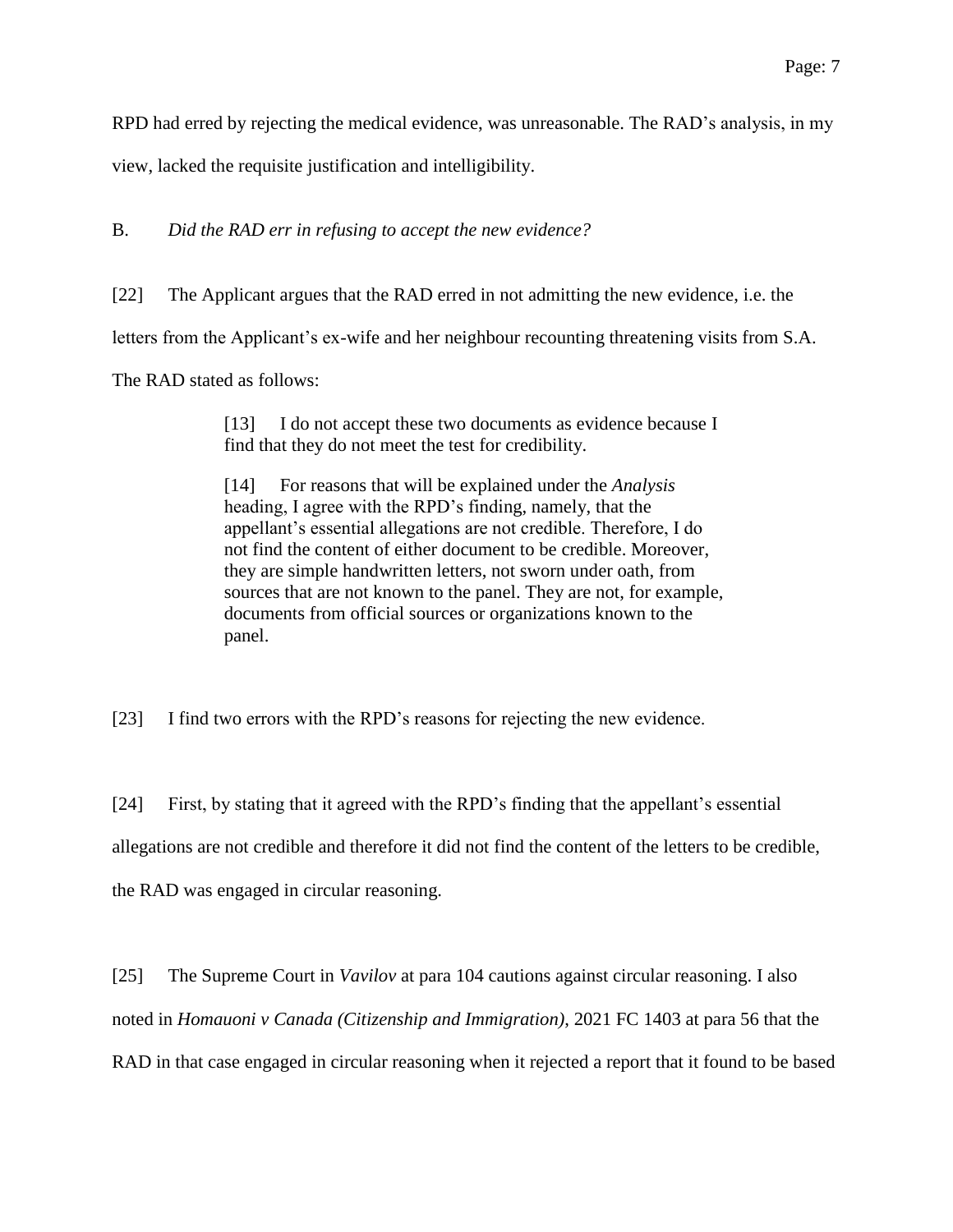on the applicant's self-reporting, on the basis that the applicant was not credible, without engaging in any analysis about the RPD's credibility findings.

[26] The Respondent argues it was not an error to use the RAD's broader credibility finding as a reason for rejecting the new evidence, because the RAD was required to consider the credibility of the letter and because this was not the only reason why the RAD found the letters to lack credibility—the RAD also considered that they were unsworn and handwritten by individuals unknown to the RAD.

[27] I reject this argument. First, as explained below, I find the RAD erred by rejecting the letters on the basis that they were unsworn and handwritten by individuals unknown to the RAD. Second, the RAD did not in fact engage in any analysis of the letters in the context of the broader credibility finding, as it rejected the letters because it had already found the Applicant not to be credible.

[28] The Respondent has not pointed to any case law which suggests the RAD must only admit sworn statements, or statements only from sources known to the RAD. Indeed, the Respondent acknowledges that there are no such requirements. Further, as the Applicant notes, evidence should not be disregarded simply because it emanates from individuals connected to the persons concerned: *Cruz Ugalde v Canada (Public Safety and Emergency Preparedness)*, 2011 FC 458 at para 26. This, in my view, reinforces the Applicant's position that the RAD should not have rejected the letters because they came from sources unknown to the RAD. Taking the RAD's position to its logical conclusion, if the RAD would only admit evidence from "known"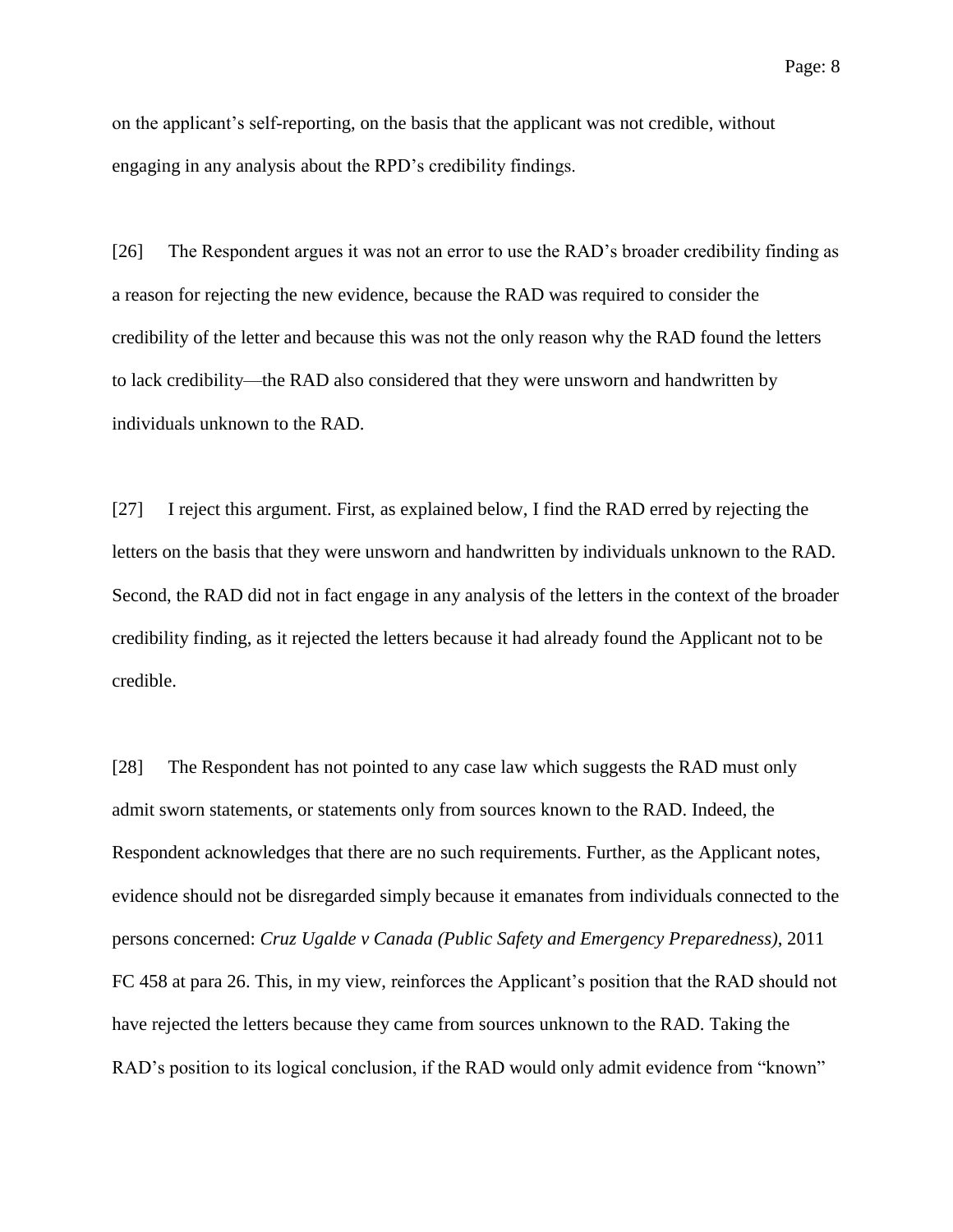sources, this could lead to the exclusion of evidence provided by anyone who is not acting in any "official" capacity, or connected to any "known" organization.

[29] Further, in this case, the authors of the letters identified themselves by name and their relationship to the Applicant, as well as by attaching copies of their national identify cards. The RAD's finding that the sources of the letters were unknown was thus made without regard to the evidence before it.

IV. Conclusion

- [30] The application for judicial review is granted.
- [31] There is no question for certification.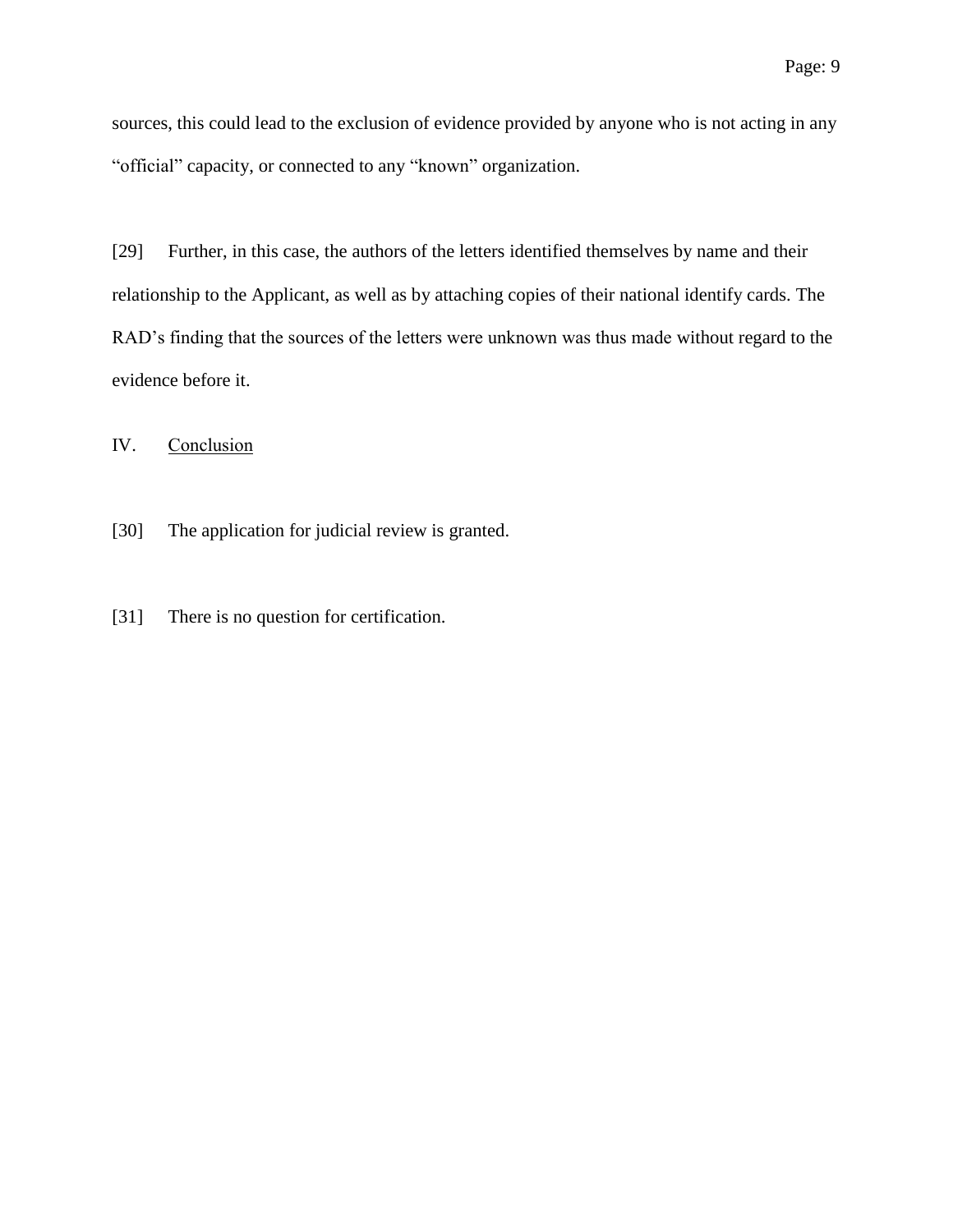# **JUDGMENT in IMM-4408-20**

## **THIS COURT'S JUDGMENT is that**:

- 1. The application for judicial review is granted and the matter sent back for redetermination by a different decision maker.
- 2. There is no question for certification.

"Avvy Yao-Yao Go"

Judge